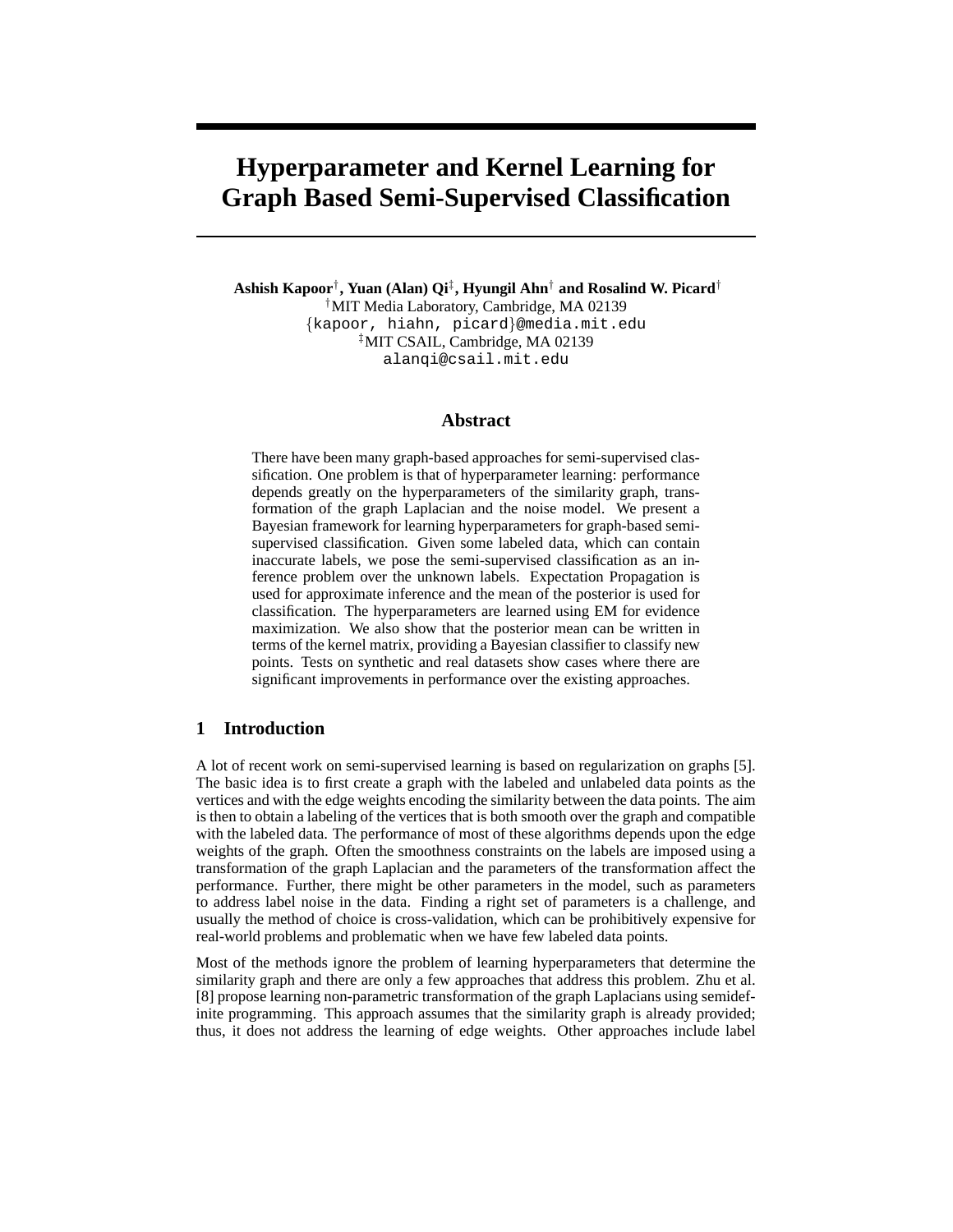entropy minimization [7] and evidence-maximization using the Laplace approximation [9].

This paper provides a new way to learn the kernel and hyperparameters for graph based semi-supervised classification, while adhering to a Bayesian framework. The semisupervised classification is posed as a Bayesian inference. We use the evidence to simultaneously tune the hyperparameters that define the structure of the similarity graph, the parameters that determine the transformation of the graph Laplacian, and any other parameters of the model. Closest to our work is Zhu et al. [9], where they proposed a Laplace approximation for learning the edge weights. We use Expectation Propagation (EP), a technique for approximate Bayesian inference that provides better approximations than Laplace. An additional contribution is a new EM algorithm to learn the hyperparameters for the edge weights, the parameters of the transformation of the graph spectrum. More importantly, we explicitly model the level of label noise in the data, while [9] does not do. We provide what may be the first comparison of hyperparameter learning with cross-validation on state-of-the-art algorithms (LLGC [6] and harmonic fields [7]).

### **2 Bayesian Semi-Supervised Learning**

We assume that we are given a set of data points  $X = \{x_1, ..., x_{n+m}\}\$ , of which  $X_L =$  $\{x_1, ..., x_n\}$  are labeled as  $\mathbf{t}_L = \{t_1, ..., t_n\}$  and  $\mathbf{X}_U = \{\mathbf{x}_{n+1}, ..., \mathbf{x}_{n+m}\}$  are unlabeled. Throughout this paper we limit ourselves to two-way classification, thus  $t \in \{-1, 1\}$ . Our model assumes that the hard labels  $t_i$  depend upon hidden soft-labels  $y_i$  for all i. Given the dataset  $D = [\{ \mathbf{X}_L, \mathbf{t}_L \}, \mathbf{X}_U]$ , the task of semi-supervised learning is then to infer the posterior  $p(\mathbf{t}_U | D)$ , where  $\mathbf{t}_U = [t_{n+1}, ..., t_{n+m}]$ . The posterior can be written as:

$$
p(\mathbf{t}_U|D) = \int_{\mathbf{y}} p(\mathbf{t}_U|\mathbf{y}) p(\mathbf{y}|D)
$$
 (1)

In this paper, we propose to first approximate the posterior  $p(y|D)$  and then use (1) to classify the unlabeled data. Using the Bayes rule we can write:

$$
p(\mathbf{y}|D) = p(\mathbf{y}|\mathbf{X}, \mathbf{t}_L) \propto p(\mathbf{y}|\mathbf{X})p(\mathbf{t}_L|\mathbf{y})
$$

The term,  $p(y|X)$  is the prior. It enforces a smoothness constraint and depends upon the underlying data manifold. Similar to the spirit of graph regularization [5] we use similarity graphs and their transformed Laplacian to induce priors on the soft labels y. The second term,  $p(\mathbf{t}_L|\mathbf{y})$  is the likelihood that incorporates the information provided by the labels.

In this paper,  $p(y|D)$  is inferred using Expectation Propagation, a technique for approximate Bayesian inference [3]. In the following subsections first we describe the prior and the likelihood in detail and then we show how evidence maximization can be used to learn hyperparameters and other parameters in the model.

### **2.1 Priors and Regularization on Graphs**

The prior plays a significant role in semi-supervised learning, especially when there is only a small amount of labeled data. The prior imposes a smoothness constraint and should be such that it gives higher probability to the labelings that respect the similarity of the graph.

The prior,  $p(y|X)$ , is constructed by first forming an undirected graph over the data points. The data points are the nodes of the graph and edge-weights between the nodes are based on similarity. This similarity is usually captured using a kernel. Examples of kernels include RBF, polynomial etc. Given the data points and a kernel, we can construct an  $(n+m) \times (n+m)$  kernel matrix K, where  $K_{ij} = k(\mathbf{x_i}, \mathbf{x_j})$  for all  $i \in \{1, ..., n+m\}$ .

Lets consider the matrix  $K$ , which is same as the matrix  $K$ , except that the diagonals are set to zero. Further, if  $G$  is a diagonal matrix such that  $G_{ii}$  =  $\sum_j \tilde{K}_{ij}$ , then we can construct the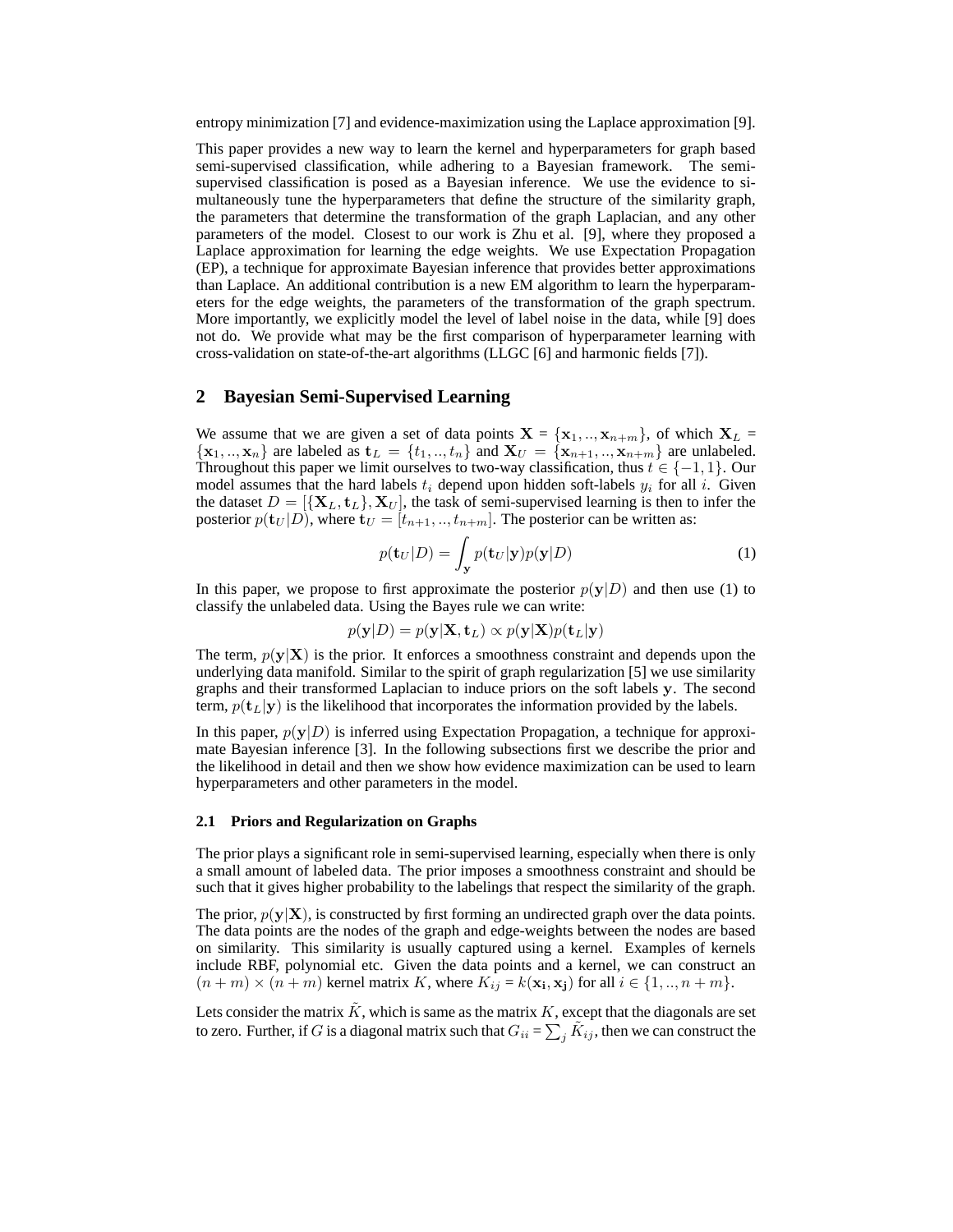combinatorial Laplacian ( $\Delta = G - \tilde{K}$ ) or the normalized Laplacian ( $\tilde{\Delta} = I - G^{-\frac{1}{2}} \tilde{K} G^{-\frac{1}{2}}$ ) of the graph. For brevity, in the text we use  $\Delta$  as a notation for both the Laplacians. Both the Laplacians are symmetric and positive semidefinite. Consider the eigen decomposition of  $\Delta$  where  $\{v_i\}$  denote the eigenvectors and  $\{\lambda_i\}$  the corresponding eigenvalues; thus, we can write  $\Delta = \sum_{i=1}^{n+m} \lambda_i \mathbf{v}_i \mathbf{v}_i^T$ . Usually, a transformation  $r(\Delta) = \sum_{i=1}^{n+m} r(\lambda_i) \mathbf{v}_i \mathbf{v}_i^T$  that modifies the spectrum of  $\Delta$  is used as a regularizer. Specifically, the smoothness imposed by this regularizer prefers soft labeling for which the norm  $y^T r(\Delta) y$  is small. Equivalently, we can interpret this probabilistically as following:

$$
p(\mathbf{y}|\mathbf{X}) \propto e^{-\frac{1}{2}\mathbf{y}^T r(\Delta)\mathbf{y}} = N(0, r(\Delta)^{-1})
$$
\n(2)

Where  $r(\Delta)^{-1}$  denotes the pseudo-inverse if the inverse does not exist. Equation (2) suggests that the labelings with the small value of  $y^T r(\Delta) y$  are more probable than the others. Note, that when  $r(\Delta)$  is not invertible the prior is improper. The fact that the prior can be written as a Gaussian is advantageous as techniques for approximate inference can be easily applied. Also, different choices of transformation functions lead to different semisupervised learning algorithms. For example, the approach based on Gaussian fields and harmonic functions (Harmonic) [7] can be thought of as using the transformation  $r(\lambda) = \lambda$ on the combinatorial Laplacian without any noise model. Similarly, the approach based in local and global consistency (LLGC) [6] can be thought of as using the same transformation but on the normalized Laplacian and a Gaussian likelihood. Therefore, it is easy to see that most of these algorithms can exploit the proposed evidence maximization framework. In the following we focus only on the parametric linear transformation  $r(\lambda) = \lambda + \delta$ . Note that this transformation removes zero eigenvalues from the spectrum of  $\Delta$ .

#### **2.2 The Likelihood**

Assuming conditional independence of the observed labels given the hidden soft labels, the likelihood  $p(\mathbf{t}_L|\mathbf{y})$  can be written as  $p(\mathbf{t}_L|\mathbf{y}) = \prod_{i=1}^n p(t_i|\mathbf{y}_i)$ . The likelihood models the probabilistic relation between the observed label  $t_i$  and the hidden label  $y_i$ . Many realworld datasets contain hand-labeled data and can often have labeling errors. While most people tend to model label errors with a linear or quadratic slack in the likelihood, it has been noted that such an approach does not address the cases where label errors are far from the decision boundary [2]. The flipping likelihood can handle errors even when they are far from the decision boundary and can be written as:

$$
p(t_i|y_i) = \epsilon(1 - \Phi(y_i \cdot t_i)) + (1 - \epsilon)\Phi(y_i \cdot t_i) = \epsilon + (1 - 2\epsilon)\Phi(y_i \cdot t_i)
$$
(3)

Here,  $\Phi$  is the step function,  $\epsilon$  is the labeling error rate and the model admits possibility of errors in labeling with a probability  $\epsilon$ . This likelihood has been earlier used in the context of Gaussian process classification [2][4]. The above described likelihood explicitly models the labeling error rate; thus, the model should be more robust to the presence of label noise in the data. The experiments in this paper use the flipping noise likelihood shown in (3).

### **2.3 Approximate Inference**

In this paper, we use EP to obtain a Gaussian approximation of the posterior  $p(y|D)$ . Although, the prior derived in section 2.1 is a Gaussian distribution, the exact posterior is not a Gaussian due to the form of the likelihood. We use EP to approximate the posterior as a Gaussian and then equation (1) can be used to classify unlabeled data points. EP has been previously used [3] to train a Bayes Point Machine, where EP starts with a Gaussian prior over the classifiers and produces a Gaussian posterior. Our task is very similar and we use the same algorithm. In our case, EP starts with the prior defined in (2) and incorporates likelihood to approximate the posterior  $p(y|D) \sim N(\bar{y}, \Sigma_y)$ .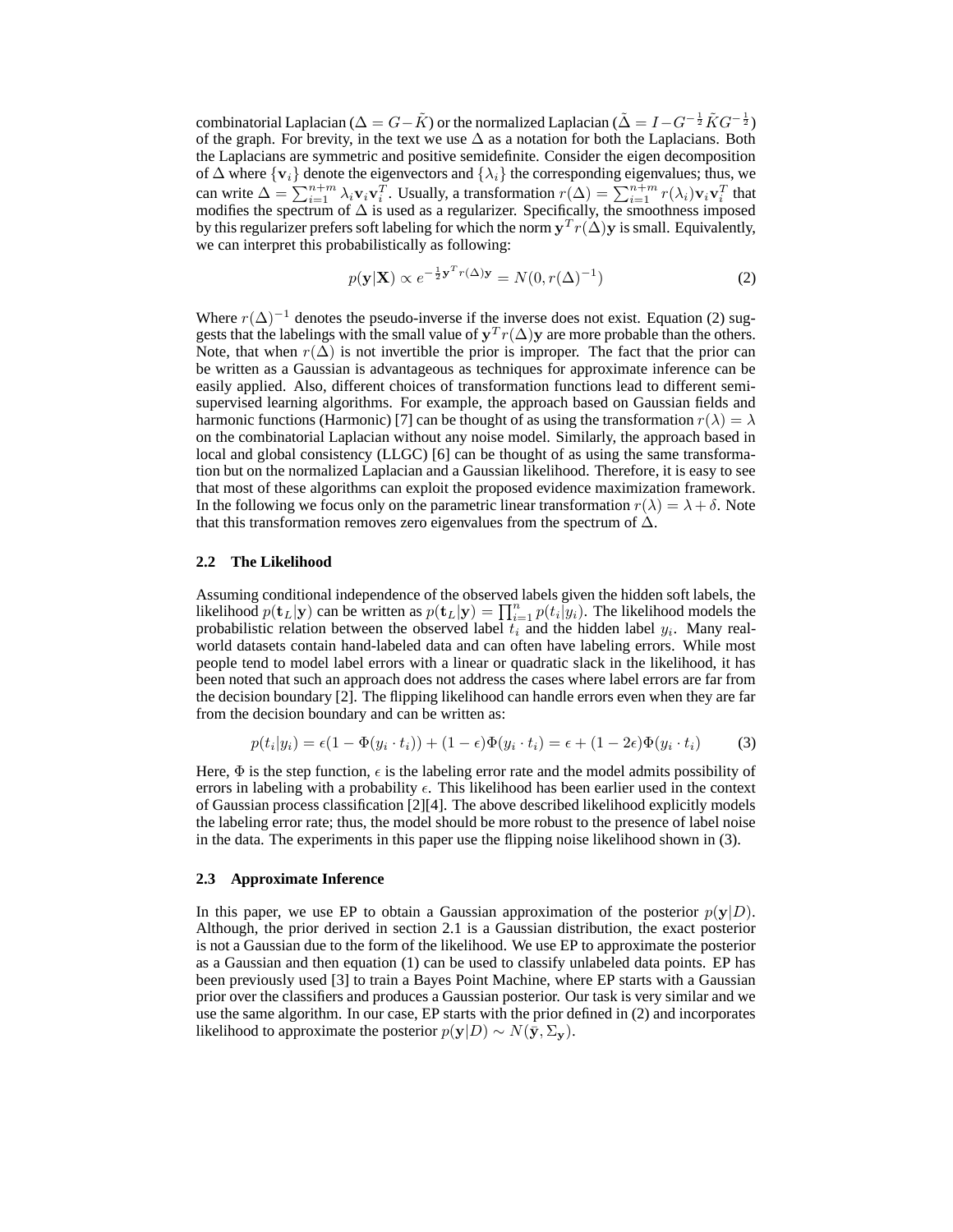#### **2.4 Hyperparameter Learning**

We use evidence maximization to learn the hyperparameters. Denote the parameters of the kernel as  $\Theta_K$  and the parameters of transformation of the graph Laplacian as  $\Theta_T$ . Let  $\Theta = {\Theta_K, \Theta_T, \epsilon}$ , where  $\epsilon$  is the noise hyperparameter. The goal is to solve  $\hat{\Theta} =$  $\arg \max_{\Theta} \log[p(\mathbf{t_L}|\mathbf{X}, \Theta)].$ 

Non-linear optimization techniques, such as gradient descent or Expectation Maximization (EM) can be used to optimize the evidence. When the parameter space is small then the Matlab function fminbnd, based on golden section search and parabolic interpolation, can be used. The main challenge is that the gradient of evidence is not easy to compute.

Previously, an EM algorithm for hyperparameter learning [2] has been derived for Gaussian Process classification. Using similar ideas we can derive an EM algorithm for semisupervised learning. In the E-step EP is used to infer the posterior  $q(\mathbf{y})$  over the soft labels. The M-step consists of maximizing the lower bound:

$$
F = \int_{\mathbf{y}} q(\mathbf{y}) \log \frac{p(\mathbf{y}|\mathbf{X}, \Theta) p(\mathbf{t}_L|\mathbf{y}, \Theta)}{q(\mathbf{y})}
$$
  
=  $-\int_{\mathbf{y}} q(\mathbf{y}) \log q(\mathbf{y}) + \int_{\mathbf{y}} q(\mathbf{y}) \log N(\mathbf{y}; 0, r(\Delta)^{-1})$   
+  $\sum_{i=1}^{n} \int_{y_i} q(y_i) \log (\epsilon + (1 - 2\epsilon) \Phi(y_i \cdot t_i)) \le p(\mathbf{t}_L|\mathbf{X}, \Theta)$ 

The EM procedure alternates between the E-step and the M-step until convergence.

- **E-Step**: Given the current parameters  $\Theta^i$ , approximate the posterior  $q(\mathbf{y}) \sim$  $N(\bar{y}, \Sigma_{\mathbf{v}})$  by EP.
- **M-Step**: Update  $\Theta^{i+1} = \arg \max_{\Theta} \int_{\mathbf{y}} q(\mathbf{y}) \log \frac{p(\mathbf{y}|\mathbf{X},\Theta)p(\mathbf{t}_L|\mathbf{y},\Theta)}{q(\mathbf{y})}$

In the M-step the maximization with respect to the  $\Theta$  cannot be computed in a closed form, but can be solved using gradient descent. For maximizing the lower bound, we used gradient based projected BFGS method using Armijo rule and simple line search. When using the linear transformation  $r(\lambda) = \lambda + \delta$  on the Laplacian  $\Delta$ , the prior  $p(\mathbf{y}|\mathbf{X}, \Theta)$  can be written as  $N(0, (\Delta + \delta I)^{-1})$ . Define  $\mathbf{Z} = \Delta + \delta I$  then, the gradients of the lower bound with respect to the parameters are as follows:

$$
\begin{aligned} &\frac{\partial F}{\partial \Theta_K}=\frac{1}{2}tr(\mathbf{Z}^{-1}\frac{\partial \Delta}{\partial \Theta_K})-\frac{1}{2}\bar{\mathbf{y}}^T\frac{\partial \Delta}{\partial \Theta_K}\bar{\mathbf{y}}-\frac{1}{2}tr(\frac{\partial \Delta}{\partial \Theta_K}\Sigma_{\mathbf{y}})\\ &\frac{\partial F}{\partial \Theta_T}=\frac{1}{2}tr(\mathbf{Z}^{-1})-\frac{1}{2}\bar{\mathbf{y}}^T\bar{\mathbf{y}}-\frac{1}{2}tr(\Sigma_{\mathbf{y}})\\ &\frac{\partial F}{\partial \epsilon}\approx\sum_{i=1}^n\frac{1-2\Phi(t_i\cdot \bar{y}_i)}{\epsilon+(1-2\epsilon)\Phi(t_i\cdot \bar{y}_i)}\text{ where: }\bar{y}_i=\int_{\mathbf{y}}y_iq(\mathbf{y}) \end{aligned}
$$

It is easy to show that the provided approximation of the derivative  $\frac{\partial F}{\partial \epsilon}$  equals zero, when  $\epsilon = \frac{k}{n}$ , where k is the number of labeled data points differing in sign from their posterior means. The EM procedure described here is susceptible to local minima and in a few cases might be too slow to converge. Especially, when the evidence curve is flat and the initial values are far from the optimum, we found that the EM algorithm provided very small steps, thus, taking a long time to converge.

Whenever we encountered this problem in the experiments, we used an approximate gradient search to find a good value of initial parameters for the EM algorithm. Essentially as the gradients of the evidence are hard to compute, they can be approximated by the gradients of the lower bound and can be used in any gradient ascent procedure.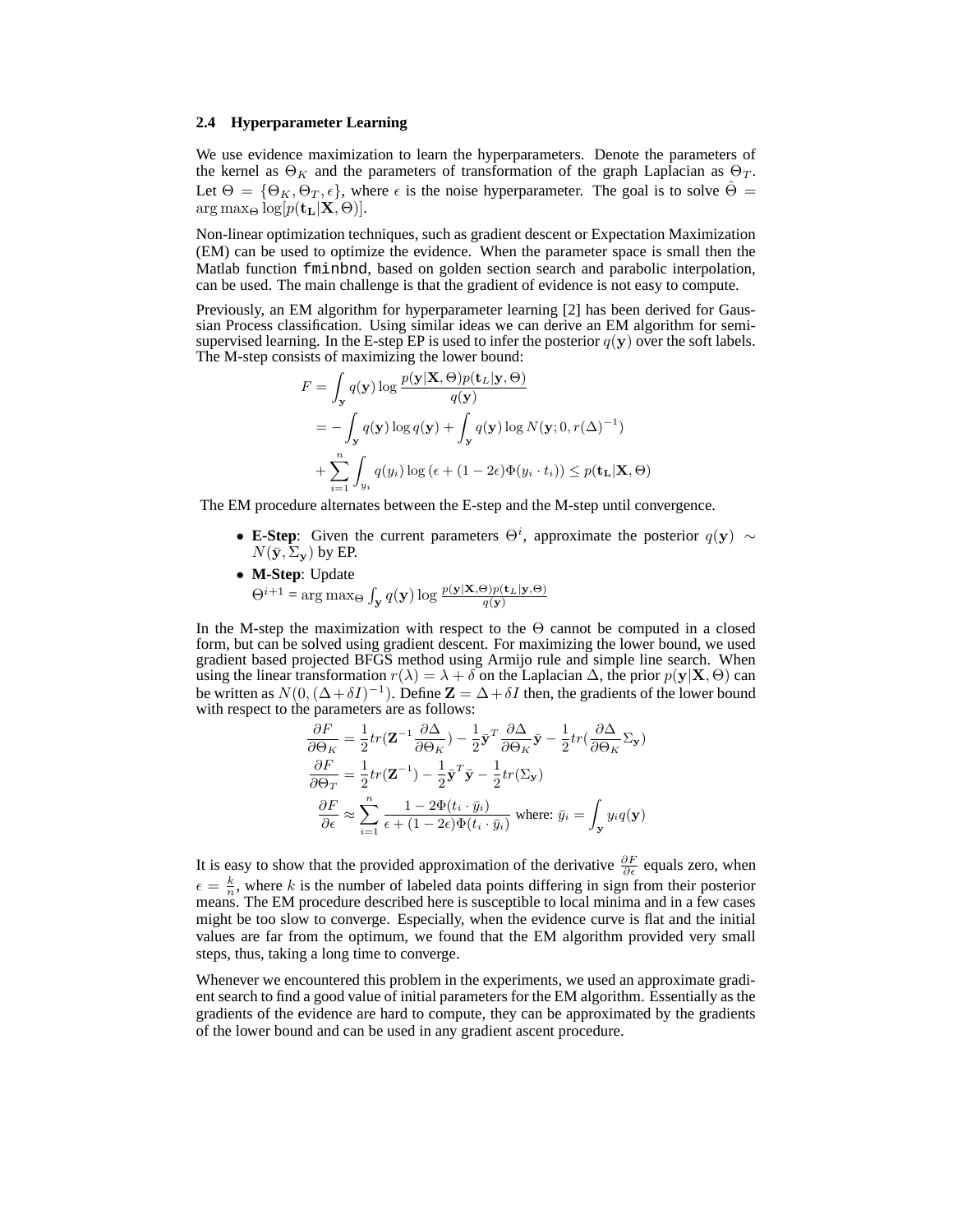

Figure 1: Evidence curves showing similar properties across different datasets (half-moon, odd vs even and PC vs MAC). The top row figures (a), (b) and (c) show the evidence curves for different amounts of labeled data per class. The bottom row figures  $(d)$ ,  $(e)$  and  $(f)$  show the correlation between recognition accuracy on unlabeled points and the evidence.

#### **2.5 Classifying New Points**

Since we compute a posterior distribution over the soft-labels of the labeled and unlabeled data points, classifying a new point is tricky. Note, that from the parameterization lemma for Gaussian Processes [1] it follows that given a prior distribution  $p(y|X) \sim$  $N(0, r(\Delta)^{-1})$ , the mean of the posterior  $p(y|D)$  is a linear combination of the columns of  $r(\Delta)^{-1}$ . That is:

$$
\bar{y} = r(\Delta)^{-1}a
$$
 where,  $a \in \mathbb{R}^{(n+m)\times 1}$ 

Further, if the similarity matrix K is a valid kernel matrix<sup>1</sup> then we can write the mean directly in terms of the linear combination of the columns of  $K$ :

$$
\bar{\mathbf{y}} = KK^{-1}r(\Delta)^{-1}\mathbf{a} = K\mathbf{b}
$$
 (4)

Here,  $\mathbf{b} = [b_1, ..., b_{n+m}]^T$  is a column vector and is equal to  $K^{-1}r(\Delta)^{-1}\mathbf{a}$ . Thus, we have that  $\bar{y}_i = \sum_{j=1}^{n+m} b_j \cdot K(\mathbf{x}_i, \mathbf{x}_j)$ . This provides a natural extension of the framework to classify new points.

## **3 Experiments**

We performed experiments to evaluate the three main contributions of this work: Bayesian hyperparameter learning, classification of unseen data points, and robustness with respect to noisy labels. For all the experiments we use the linear transformation  $r(\lambda) = \lambda + \delta$ either on normalized Laplacian (EP-NL) or the combinatorial Laplacian (EP-CL). The experiments were performed on one synthetic (Figure 4(a)) and on three real-world datasets. Two real-world datasets were the handwritten digits and the newsgroup data from [7]. We evaluated the task of classifying odd vs even digits (15 labeled, 485 unlabeled and rest new

<sup>&</sup>lt;sup>1</sup>The matrix K is the adjacency matrix of the graph and depending upon the similarity criterion might not always be positive semi-definite. For example, discrete graphs induced using K-nearest neighbors might result in  $K$  that is not positive semi-definite.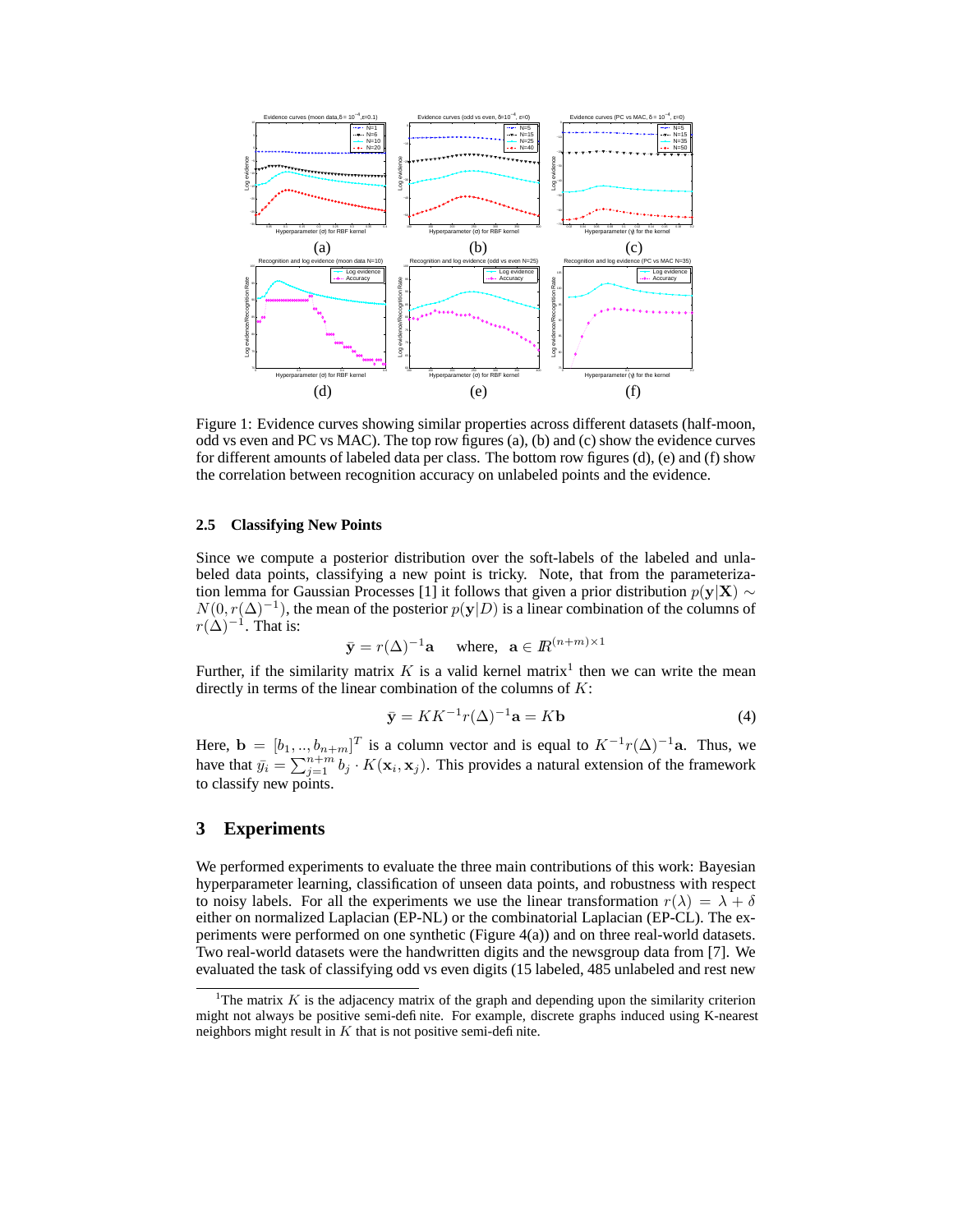

Figure 2: Evidence curves showing similar properties across different parameters of the model. The figures (a), (b) and (c) show the evidence curves for different amount of labeled data per class for the three different parameters in the model.



Figure 3: Error rates for different algorithms on digits (first column, (a) and (c)) and newsgroup dataset (second column (b) and (d)). The figures in the top row (a) and (b) show error rates on unlabeled points and the bottom row figures (c) and (d) on the new points. The results are averaged over 5 runs. Non-overlapping of error bars, the standard error scaled by 1.64, indicates 95% significance of the performance difference.

(unseen) points per class) and classifying PC vs MAC (5 labeled, 895 unlabeled and rest as new (unseen) points per class). An RBF kernel was used for handwritten digits, whereas kernel  $K(\mathbf{x_i}, \mathbf{x_j}) = exp[-\frac{1}{\gamma}(1 - \frac{\mathbf{x_i}^T \mathbf{x_j}}{|\mathbf{x_i}||\mathbf{x_j}})]$  $\frac{x_i}{|x_i||x_j|}$  was used on 10-NN graph to determine similarity. The third real-world dataset labels the level of interest (61 samples of high interest and 75 samples of low interest) of a child solving a puzzle on the computer. Each data point is a 19 dimensional real vector summarizing 8 seconds of activity from the face, posture and the puzzle. The labels in this database are suspected to be noisy because of human labeling. All the experiments on this data used K-nearest neighbor to determine the kernel matrix.

**Hyperparameter learning:** Figure 1 (a), (b) and (c) plots log evidence versus kernel parameters that determine the similarity graphs for the different datasets with varying size of the labeled set per class. The value of  $\delta$  and  $\epsilon$  were fixed to the values shown in the plots. Figure 2 (a), (b) and (c) plots the log evidence versus the noise parameter ( $\epsilon$ ), the kernel parameter (k in k-NN) and the transformation parameter  $(\delta)$  for the affect dataset. First, we see that the evidence curves generated with very little data are flat and as the number of labeled data points increases we see the curves become peakier. When there is very little labeled data, there is not much information available for the evidence maximization framework to prefer one parameter value over the other. With more labeled data, the evidence curves become more informative. Figure 1 (d), (e) and (f) show the correlation between the evidence curves and the recognition rate on the unlabeled data and reveal that the recognition over the unlabeled data points is highly correlated with the evidence. Note that both of these effects are observed across all the datasets as well as all the different parameters, justifying evidence maximization for hyperparameter learning.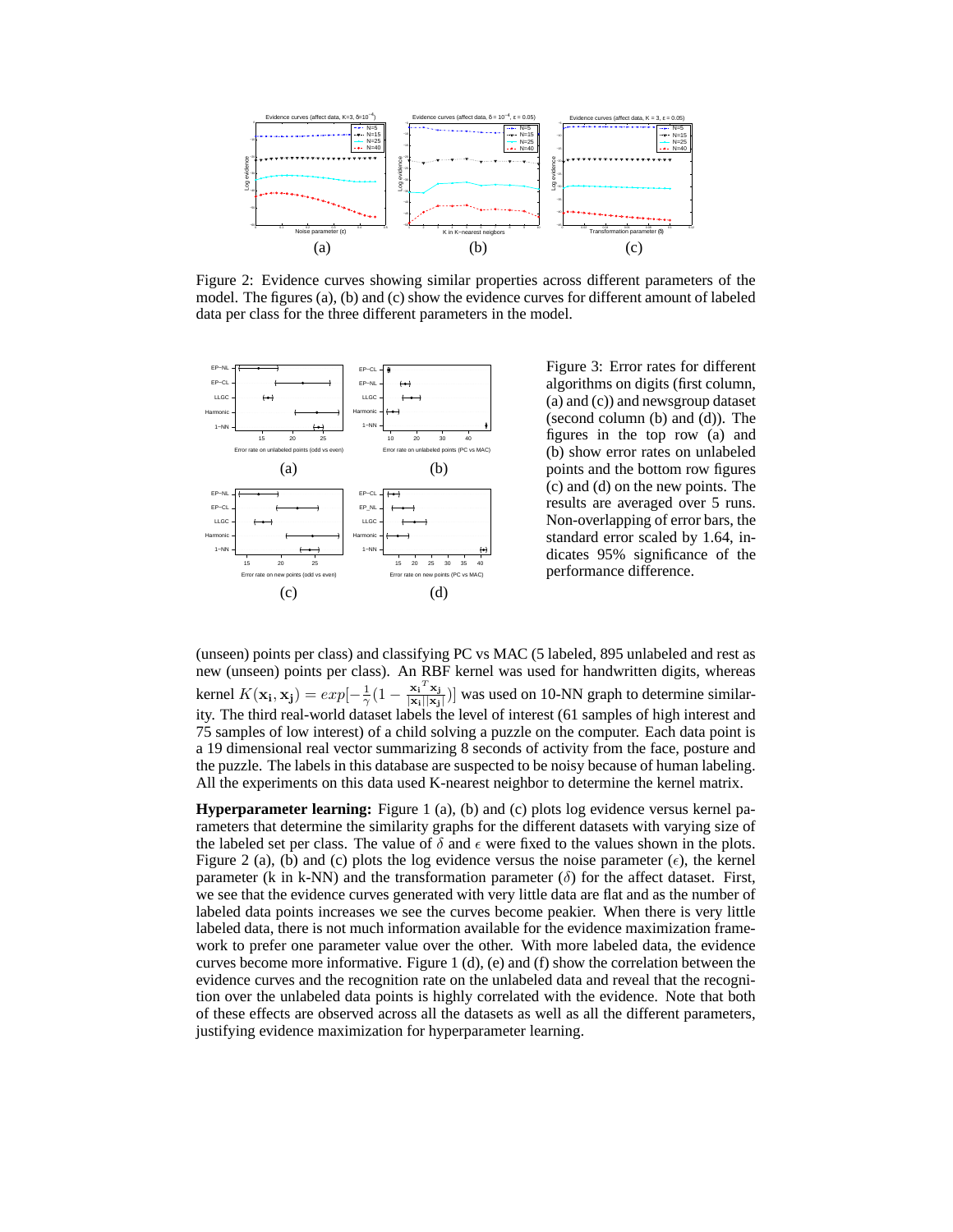

Figure 4: Semi-supervised classification in presence of label noise. (a) Input data with label noise. Classification (b) without flipping noise model and with (c) flipping noise model.

**How good are the learnt parameters?** We performed experiments on the handwritten digits and on the newsgroup data and compared with 1-NN, LLGC and Harmonic approach. The kernel parameters for both LLGC and Harmonic were estimated using leave one out cross validation<sup>2</sup>. Note that both the approaches can be interpreted in terms of the new proposed Bayesian framework (see sec 2.1). We performed experiments with both the normalized (EP-NL) and the combinatorial Laplacian (EP-CL) with the proposed framework to classify the digits and the newsgroup data. The approximate gradient descent was first used to find an initial value of the kernel parameter for the EM algorithm. All three parameters were learnt and the top row in figure 3 shows the average error obtained for 5 different runs on the unlabeled points. On the task of classifying odd vs even the error rate for EP-NL was  $14.46\pm4.4\%$ , significantly outperforming the Harmonic (23.98 $\pm4.9\%$ ) and  $1-NN$  ( $24.23 \pm 1.1\%$ ). Since the prior in EP-NL is determined using the normalized Laplacian and there is no label noise in the data, we expect EP-NL to at least work as well as LLGC (16.02  $\pm$  1.1%). Similarly for the newsgroup dataset EP-CL (9.28 $\pm$ 0.7%) significantly beats LLGC (18.03±3.5%) and 1-NN (46.88±0.3%) and is better than Harmonic  $(10.86\pm2.4\%)$ . Similar, results are obtained on new points as well. The unseen points were classified using eq. (4) and the nearest neighbor rule was used for LLGC and Harmonic.

**Handling label noise:** Figure 4(a) shows a synthetic dataset with noisy labels. We performed semi-supervised classification both with and without the likelihood model given in (3) and the EM algorithm was used to tune all the parameters including the noise  $(\epsilon)$ . Besides modifying the spectrum of the Laplacian, the transformation parameter  $\delta$  can also be considered as latent noise and provides a quadratic slack for the noisy labels [2]. The results are shown in figure 4 (b) and (c). The EM algorithm can correctly learn the noise parameter resulting in a perfect classification. The classification without the flipping model, even with the quadratic slack, cannot handle the noisy labels far from the decision boundary.

**Is there label noise in the data?** It was suspected that due to the manual labeling the affect dataset might have some label noise. To confirm this and as a sanity check, we first plotted evidence using *all* the available data. For all the semi-supervised methods in these experiments, we use 3-NN to induce the adjacency graph. Figure 5(a) shows the plot for the evidence against the noise parameter  $(\epsilon)$ . From the figure, we see that the evidence peaks at  $\epsilon = 0.05$  suggesting that the dataset has around 5% of labeling noise. Figure 5(b) shows comparisons with other semi-supervised (LLGC and SVM with graph kernel) and supervised methods (SVM with RBF kernel) for different sizes of the labeled dataset. Each point in the graph is the average error on 20 random splits of the data, where the error bars represent the standard error. EM was used to tune  $\epsilon$  and  $\delta$  in every run. We used the same transformation  $r(\lambda) = \lambda + \delta$  on the graph kernel in the semi-supervised SVM. The hyperparameters in both the SVMs (including  $\delta$  for the semi-supervised case) were estimated using leave one out. When the number of labeled points are small, both

<sup>&</sup>lt;sup>2</sup>Search space for  $\sigma$  (odd vs even) was 100 to 400 with increments of 10 and for  $\gamma$  (PC vs MAC) was 0.01 to 0.2 with increments of 0.1